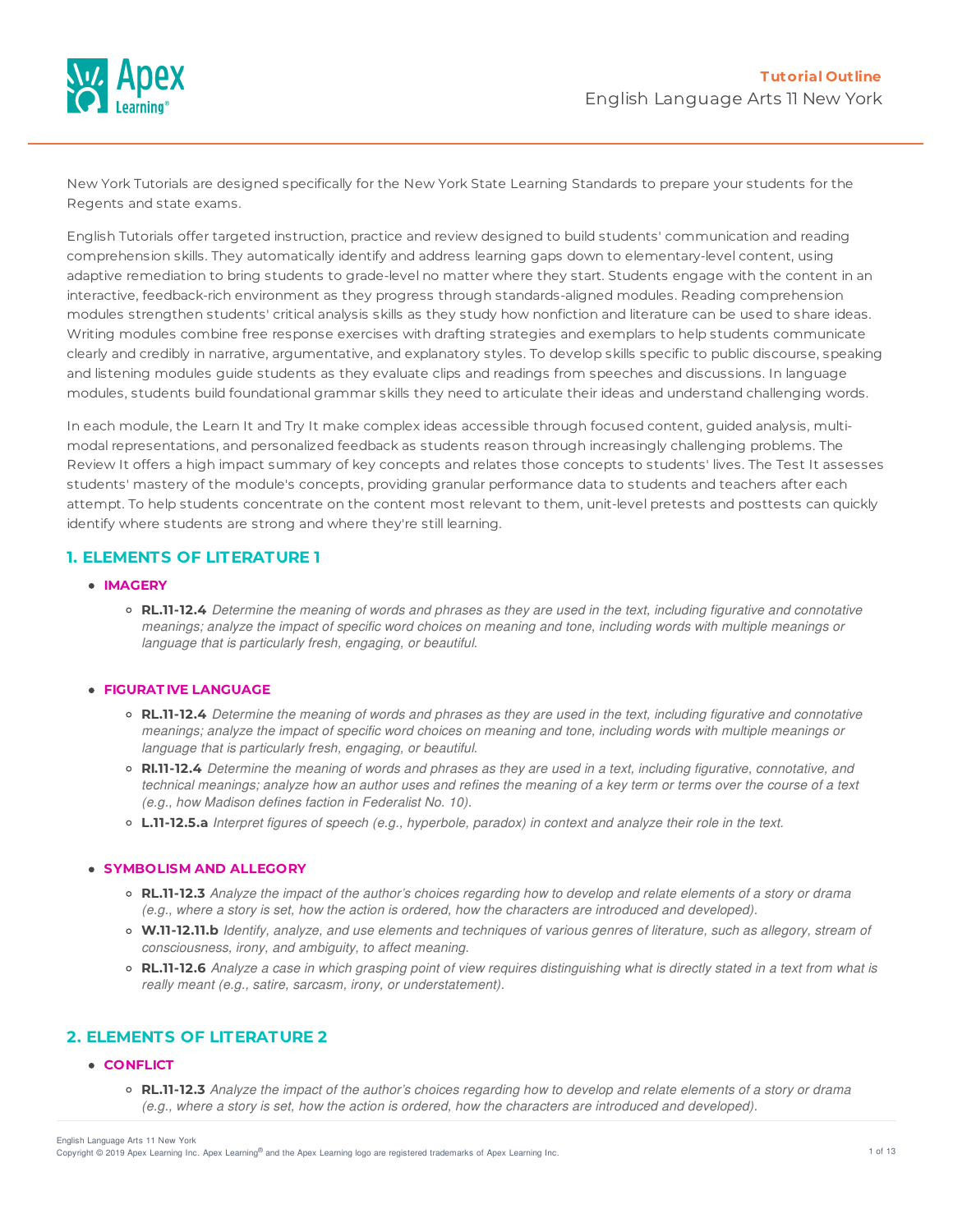$\circ$  RL.11-12.5 Analyze how an author's choices concerning how to structure specific parts of a text (e.g., the choice of where to begin or end a story, the choice to provide a comedic or tragic resolution) contribute to its overall structure and meaning as *well as its aesthetic impact.*

### **CHARACT ER T YPES**

• RL.11-12.3 Analyze the impact of the author's choices regarding how to develop and relate elements of a story or drama (e.g., where a story is set, how the action is ordered, how the characters are introduced and developed).

#### **FORESHADOWING AND SUSPENSE**

○ **RL.11-12.3** Analyze the impact of the author's choices regarding how to develop and relate elements of a story or drama (e.g., where a story is set, how the action is ordered, how the characters are introduced and developed).

## **3. ELEMENTS OF LITERATURE 3**

- **PLOT**
	- RL.11-12.3 Analyze the impact of the author's choices regarding how to develop and relate elements of a story or drama (e.g., where a story is set, how the action is ordered, how the characters are introduced and developed).
	- RL.11-12.5 Analyze how an author's choices concerning how to structure specific parts of a text (e.g., the choice of where to begin or end a story, the choice to provide a comedic or tragic resolution) contribute to its overall structure and meaning as *well as its aesthetic impact.*

#### **T HEME**

- o RL.11-12.1 Cite strong and thorough textual evidence to support analysis of what the text says explicitly as well as inferences *drawn from the text, including determining where the text leaves matters uncertain.*
- o RL.11-12.2 Determine two or more themes or central ideas of a text and analyze their development over the course of the text, including how they interact and build on one another to produce a complex account; provide an objective summary of the *text.*

### **RESOLUT IONS**

• RL.11-12.5 Analyze how an author's choices concerning how to structure specific parts of a text (e.g., the choice of where to begin or end a story, the choice to provide a comedic or tragic resolution) contribute to its overall structure and meaning as *well as its aesthetic impact.*

## **4. ELEMENTS OF LITERATURE 4**

### **SET T ING**

o RL.11-12.3 Analyze the impact of the author's choices regarding how to develop and relate elements of a story or drama (e.g., where a story is set, how the action is ordered, how the characters are introduced and developed).

### **POINT OF VIEW I**

o RL.11-12.3 Analyze the impact of the author's choices regarding how to develop and relate elements of a story or drama (e.g., where a story is set, how the action is ordered, how the characters are introduced and developed).

#### **POINT OF VIEW II**

○ **RL.11-12.3** Analyze the impact of the author's choices regarding how to develop and relate elements of a story or drama (e.g., where a story is set, how the action is ordered, how the characters are introduced and developed).

## **5. READING STRATEGIES 1**

#### **MAKING INFERENCES**

• RL.11-12.1 Cite strong and thorough textual evidence to support analysis of what the text says explicitly as well as inferences *drawn from the text, including determining where the text leaves matters uncertain.*

English Language Arts 11 New York

Copyright © 2019 Apex Learning Inc. Apex Learning® and the Apex Learning logo are registered trademarks of Apex Learning Inc. <br>Copyright © 2019 Apex Learning Inc. Apex Learning® and the Apex Learning Iogo are registered tr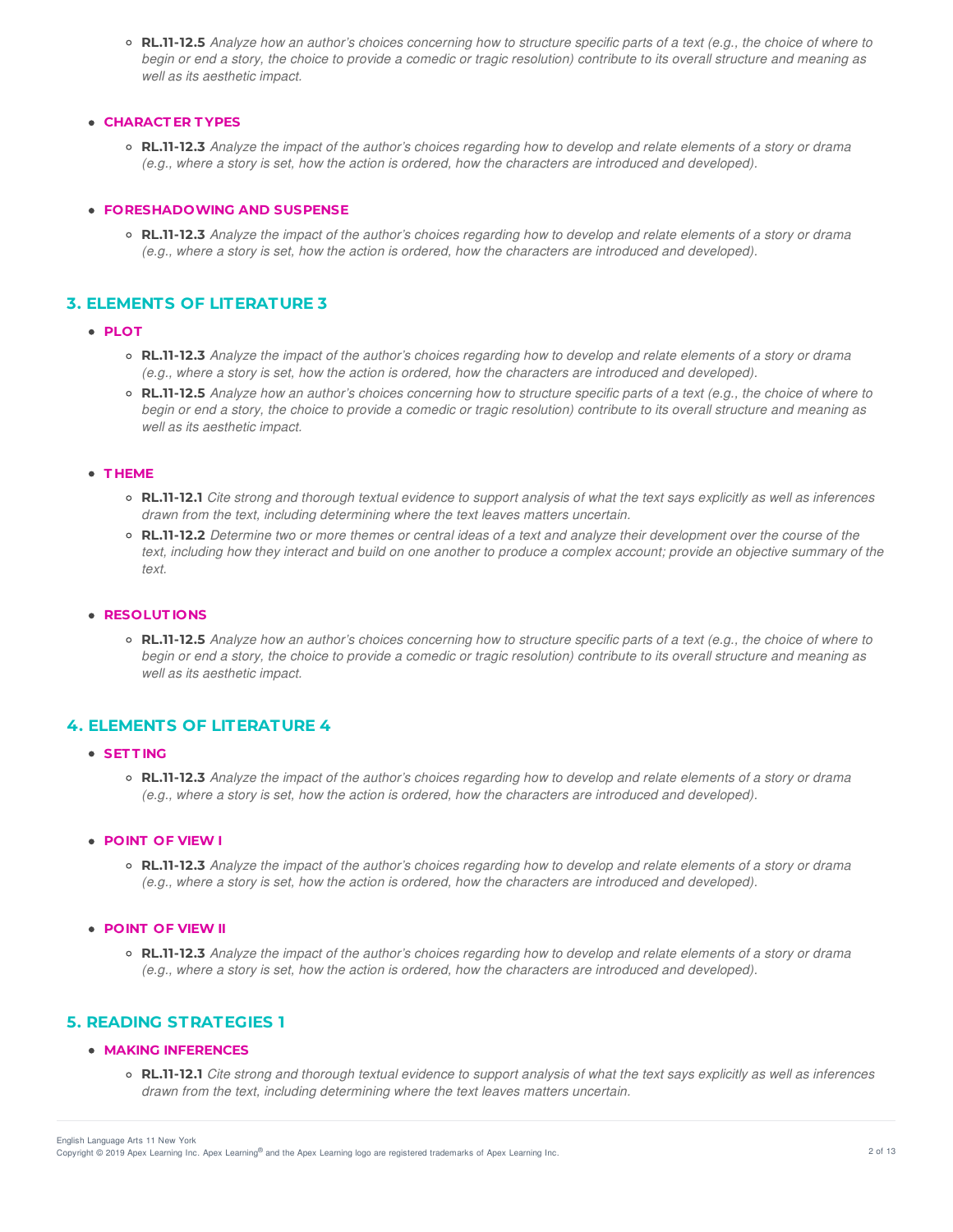o RI.11-12.3 Analyze a complex set of ideas or sequence of events and explain how specific individuals, ideas, or events *interact and develop over the course of the text.*

#### **DRAWING CONCLUSIONS**

- o RL.11-12.1 Cite strong and thorough textual evidence to support analysis of what the text says explicitly as well as inferences *drawn from the text, including determining where the text leaves matters uncertain.*
- **RI.11-12.1.a** *Develop factual, interpretive, and evaluative questions for further exploration of the topic(s).*
- o RI.11-12.3 Analyze a complex set of ideas or sequence of events and explain how specific individuals, ideas, or events *interact and develop over the course of the text.*

# **6. READING STRATEGIES 2**

#### **IMPLIED MAIN IDEA**

- o RL.11-12.2 Determine two or more themes or central ideas of a text and analyze their development over the course of the text, including how they interact and build on one another to produce a complex account; provide an objective summary of the *text.*
- RI.11-12.2 Determine two or more central ideas of a text and analyze their development over the course of the text, including how they interact and build on one another to provide a complex analysis; provide an objective summary of the text.
- RL.11-12.3 Analyze the impact of the author's choices regarding how to develop and relate elements of a story or drama (e.g., where a story is set, how the action is ordered, how the characters are introduced and developed).
- o RI.11-12.3 Analyze a complex set of ideas or sequence of events and explain how specific individuals, ideas, or events *interact and develop over the course of the text.*
- **RL.11-12.1** Cite strong and thorough textual evidence to support analysis of what the text says explicitly as well as inferences *drawn from the text, including determining where the text leaves matters uncertain.*

### **DET ERMINING AUT HOR'S PURPOSE**

- o RI.11-12.6 Determine an author's point of view or purpose in a text in which the rhetoric is particularly effective, analyzing how *style and content contribute to the power, persuasiveness, or beauty of the text.*
- o RI.11-12.2 Determine two or more central ideas of a text and analyze their development over the course of the text, including how they interact and build on one another to provide a complex analysis; provide an objective summary of the text.
- o RL.11-12.1 Cite strong and thorough textual evidence to support analysis of what the text says explicitly as well as inferences *drawn from the text, including determining where the text leaves matters uncertain.*
- o RI.11-12.3 Analyze a complex set of ideas or sequence of events and explain how specific individuals, ideas, or events *interact and develop over the course of the text.*

#### **SUMMARY, ANALYSIS, AND CRIT IQUE**

- o RL.11-12.2 Determine two or more themes or central ideas of a text and analyze their development over the course of the text, including how they interact and build on one another to produce a complex account; provide an objective summary of the *text.*
- RI.11-12.2 Determine two or more central ideas of a text and analyze their development over the course of the text, including how they interact and build on one another to provide a complex analysis; provide an objective summary of the text.
- RI.11-12.3 Analyze a complex set of ideas or sequence of events and explain how specific individuals, ideas, or events *interact and develop over the course of the text.*

## **7. GENRES**

### **FOUNDAT IONAL AMERICAN LIT ERAT URE: 18T H CENT URY**

- **RL.11-12.9** *Demonstrate knowledge of eighteenth-, nineteenth- and early-twentieth-century foundational works of American literature, including how two or more texts from the same period treat similar themes or topics.*
- **W.11-12.9.a** *Apply grades 11–12 Reading standards to literature (e.g., "Demonstrate knowledge of eighteenth-, nineteenth*and early-twentieth-century foundational works of American literature, including how two or more texts from the same period *treat similar themes or topics").*

#### **FOUNDAT IONAL AMERICAN LIT ERAT URE: 19T H CENT URY**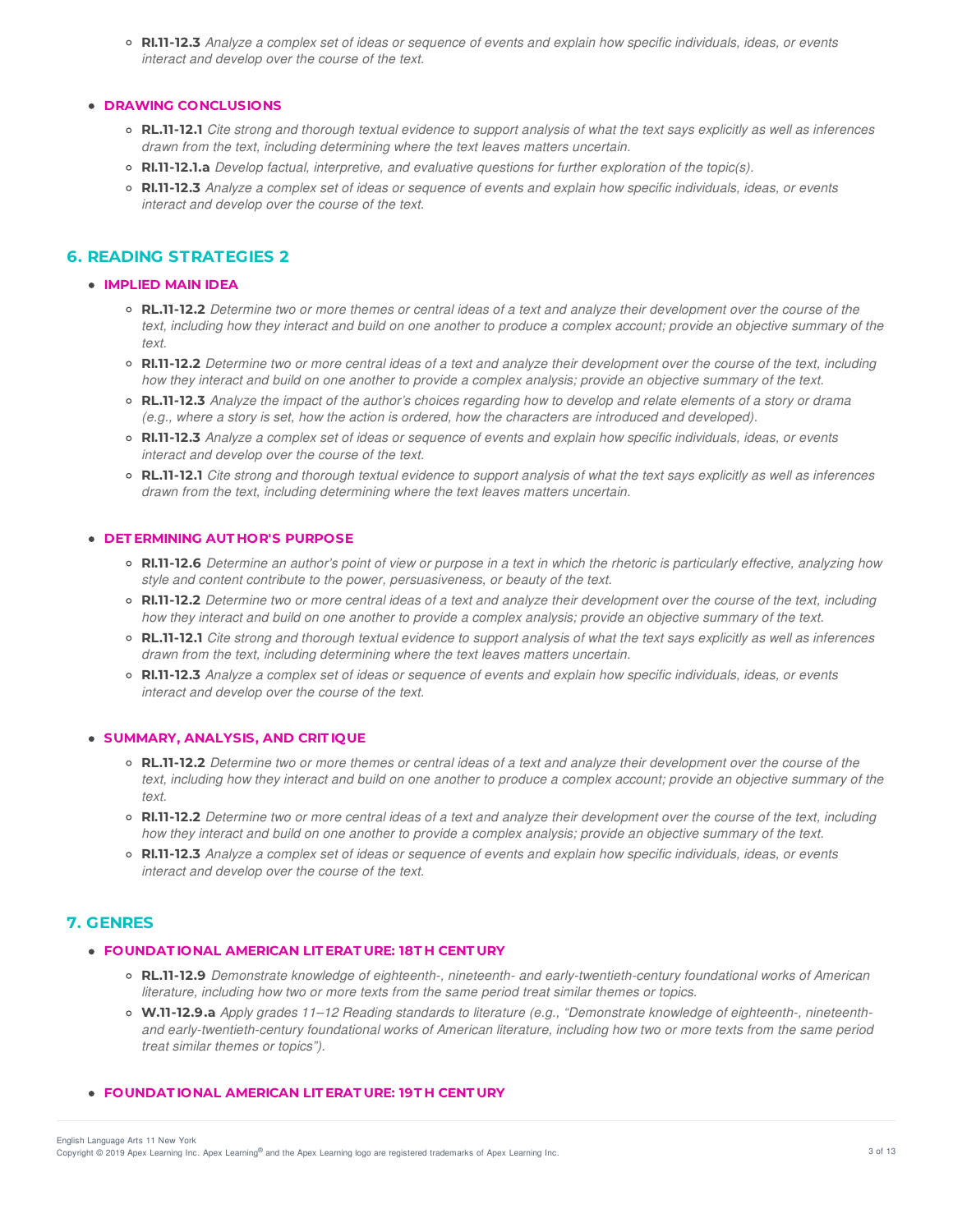- **RL.11-12.9** *Demonstrate knowledge of eighteenth-, nineteenth- and early-twentieth-century foundational works of American literature, including how two or more texts from the same period treat similar themes or topics.*
- **W.11-12.9.a** *Apply grades 11–12 Reading standards to literature (e.g., "Demonstrate knowledge of eighteenth-, nineteenth*and early-twentieth-century foundational works of American literature, including how two or more texts from the same period *treat similar themes or topics").*

#### **FOUNDAT IONAL AMERICAN LIT ERAT URE: 20T H CENT URY**

- **RL.11-12.9** *Demonstrate knowledge of eighteenth-, nineteenth- and early-twentieth-century foundational works of American literature, including how two or more texts from the same period treat similar themes or topics.*
- **W.11-12.9.a** *Apply grades 11–12 Reading standards to literature (e.g., "Demonstrate knowledge of eighteenth-, nineteenth*and early-twentieth-century foundational works of American literature, including how two or more texts from the same period *treat similar themes or topics").*

## **8. AUTHOR'S VOICE AND METHOD 1**

## **ANALYZING AUT HOR'S ST YLE**

- o RI.11-12.4 Determine the meaning of words and phrases as they are used in a text, including figurative, connotative, and technical meanings; analyze how an author uses and refines the meaning of a key term or terms over the course of a text *(e.g., how Madison defines faction in Federalist No. 10).*
- RI.11-12.6 Determine an author's point of view or purpose in a text in which the rhetoric is particularly effective, analyzing how *style and content contribute to the power, persuasiveness, or beauty of the text.*

#### **HYPERBOLE AND UNDERST AT EMENT**

- RL.11-12.4 Determine the meaning of words and phrases as they are used in the text, including figurative and connotative meanings; analyze the impact of specific word choices on meaning and tone, including words with multiple meanings or *language that is particularly fresh, engaging, or beautiful.*
- RL.11-12.6 Analyze a case in which grasping point of view requires distinguishing what is directly stated in a text from what is *really meant (e.g., satire, sarcasm, irony, or understatement).*
- o L.11-12.5.a Interpret figures of speech (e.g., hyperbole, paradox) in context and analyze their role in the text.

#### **IRONY AND SARCASM**

- L.11-12.5.a Interpret figures of speech (e.g., hyperbole, paradox) in context and analyze their role in the text.
- o W.11-12.11.b Identify, analyze, and use elements and techniques of various genres of literature, such as allegory, stream of *consciousness, irony, and ambiguity, to affect meaning.*
- o RL.11-12.4 Determine the meaning of words and phrases as they are used in the text, including figurative and connotative meanings; analyze the impact of specific word choices on meaning and tone, including words with multiple meanings or *language that is particularly fresh, engaging, or beautiful.*
- RL.11-12.6 Analyze a case in which grasping point of view requires distinguishing what is directly stated in a text from what is *really meant (e.g., satire, sarcasm, irony, or understatement).*

## **9. AUTHOR'S VOICE AND METHOD 2**

### **OXYMORON AND PARADOX**

- o RL.11-12.4 Determine the meaning of words and phrases as they are used in the text, including figurative and connotative meanings; analyze the impact of specific word choices on meaning and tone, including words with multiple meanings or *language that is particularly fresh, engaging, or beautiful.*
- o L.11-12.5.a Interpret figures of speech (e.g., hyperbole, paradox) in context and analyze their role in the text.

#### **T ONE AND MOOD**

- o RL.11-12.4 Determine the meaning of words and phrases as they are used in the text, including figurative and connotative meanings; analyze the impact of specific word choices on meaning and tone, including words with multiple meanings or *language that is particularly fresh, engaging, or beautiful.*
- o RI.11-12.4 Determine the meaning of words and phrases as they are used in a text, including figurative, connotative, and technical meanings; analyze how an author uses and refines the meaning of a key term or terms over the course of a text *(e.g., how Madison defines faction in Federalist No. 10).*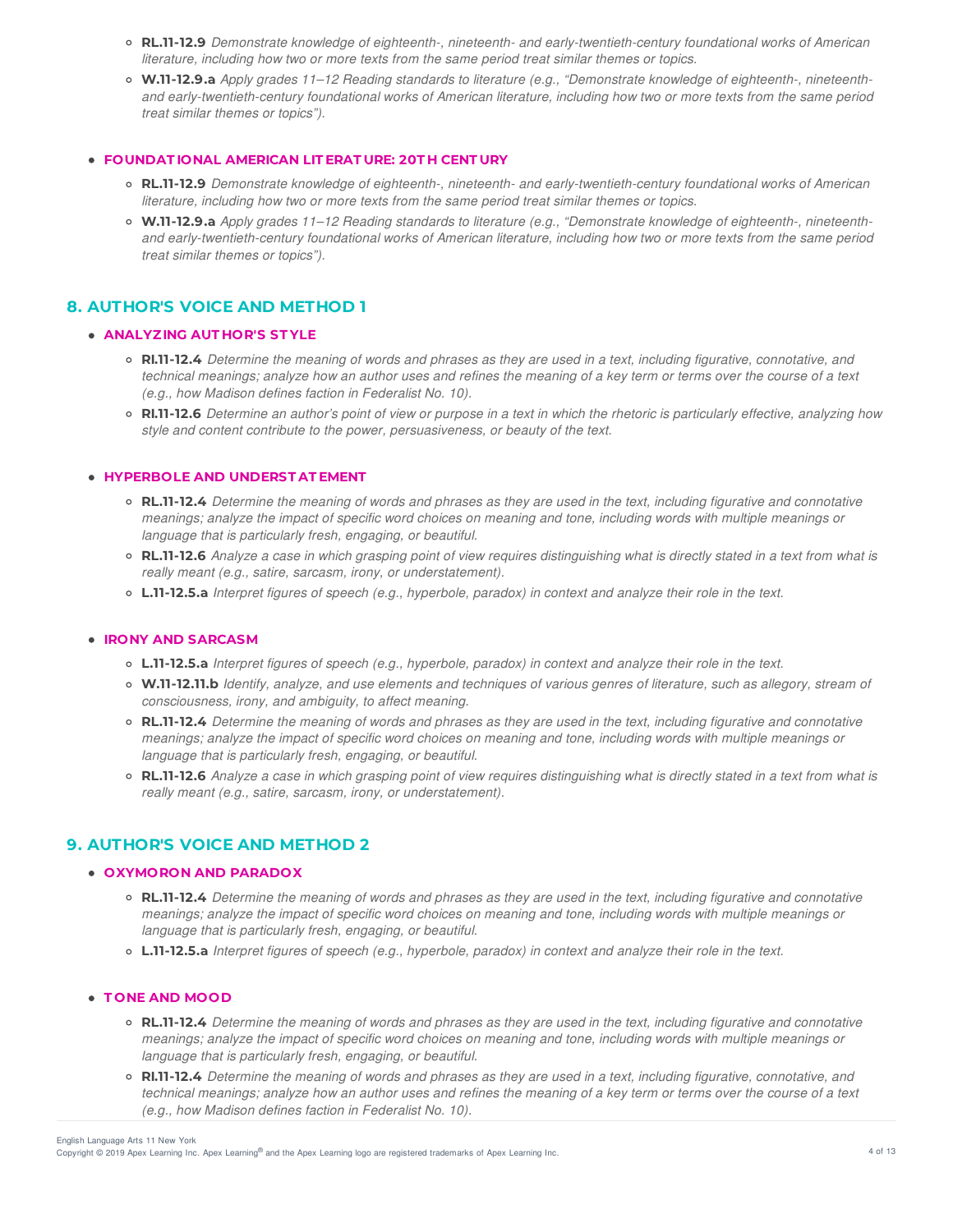### **WORD CHOICE**

- RI.11-12.4 Determine the meaning of words and phrases as they are used in a text, including figurative, connotative, and technical meanings; analyze how an author uses and refines the meaning of a key term or terms over the course of a text *(e.g., how Madison defines faction in Federalist No. 10).*
- **L.11-12.5.b** *Analyze nuances in the meaning of words with similar denotations.*
- o RL.11-12.4 Determine the meaning of words and phrases as they are used in the text, including figurative and connotative meanings; analyze the impact of specific word choices on meaning and tone, including words with multiple meanings or *language that is particularly fresh, engaging, or beautiful.*
- o L.11-12.5.a Interpret figures of speech (e.g., hyperbole, paradox) in context and analyze their role in the text.

## **10. STRATEGY**

### **CENT RAL IDEAS**

- **RL.11-12.2** Determine two or more themes or central ideas of a text and analyze their development over the course of the text, including how they interact and build on one another to produce a complex account; provide an objective summary of the *text.*
- RI.11-12.2 Determine two or more central ideas of a text and analyze their development over the course of the text, including how they interact and build on one another to provide a complex analysis; provide an objective summary of the text.
- RI.11-12.3 Analyze a complex set of ideas or sequence of events and explain how specific individuals, ideas, or events *interact and develop over the course of the text.*
- RI.11-12.5 Analyze and evaluate the effectiveness of the structure an author uses in his or her exposition or argument, *including whether the structure makes points clear, convincing, and engaging.*

### **ANALYZING EFFECT IVE T EXT ST RUCT URES**

• RI.11-12.5 Analyze and evaluate the effectiveness of the structure an author uses in his or her exposition or argument. *including whether the structure makes points clear, convincing, and engaging.*

### **RHET ORICAL T ECHNIQUES**

- o RI.11-12.4 Determine the meaning of words and phrases as they are used in a text, including figurative, connotative, and technical meanings; analyze how an author uses and refines the meaning of a key term or terms over the course of a text *(e.g., how Madison defines faction in Federalist No. 10).*
- RI.11-12.6 Determine an author's point of view or purpose in a text in which the rhetoric is particularly effective, analyzing how *style and content contribute to the power, persuasiveness, or beauty of the text.*
- o RI.11-12.9.a Read, annotate, and analyze informational texts on topics related to diverse and non-traditional cultures and *viewpoints.*

#### **ANALYZING LANGUAGE**

• RI.11-12.4 Determine the meaning of words and phrases as they are used in a text, including figurative, connotative, and technical meanings; analyze how an author uses and refines the meaning of a key term or terms over the course of a text *(e.g., how Madison defines faction in Federalist No. 10).*

# **11. TEXT CONNECTIONS 1**

### **ANALYZING INT ERPRET AT IONS OF FICT ION**

- **RL.11-12.7.a** *Analyze multiple interpretations of full-length works by authors who represent diverse world cultures.*
- **RL.11-12.11.a** *Self-select text to respond and develop innovative perspectives.*
- o RL.11-12.11.b Establish and use criteria to classify, select, and evaluate texts to make informed judgments about the quality of *the pieces.*
- **RL.11-12.10a** By the end of grade 11, read and comprehend literature, including stories, dramas, and poems, in the grades *11-CCR text complexity band proficiently, with scaffolding as needed at the high end of the range.*
- **RL.11-12.10b** By the end of grade 12, read and comprehend literature, including stories, dramas, and poems, at the high end *of the grades 11–CCR text complexity band independently and proficiently.*

English Language Arts 11 New York

Copyright © 2019 Apex Learning Inc. Apex Learning® and the Apex Learning logo are registered trademarks of Apex Learning Inc. **The Apparent Constant Constant Constant Constant Constant Constant Constant Constant Constant C**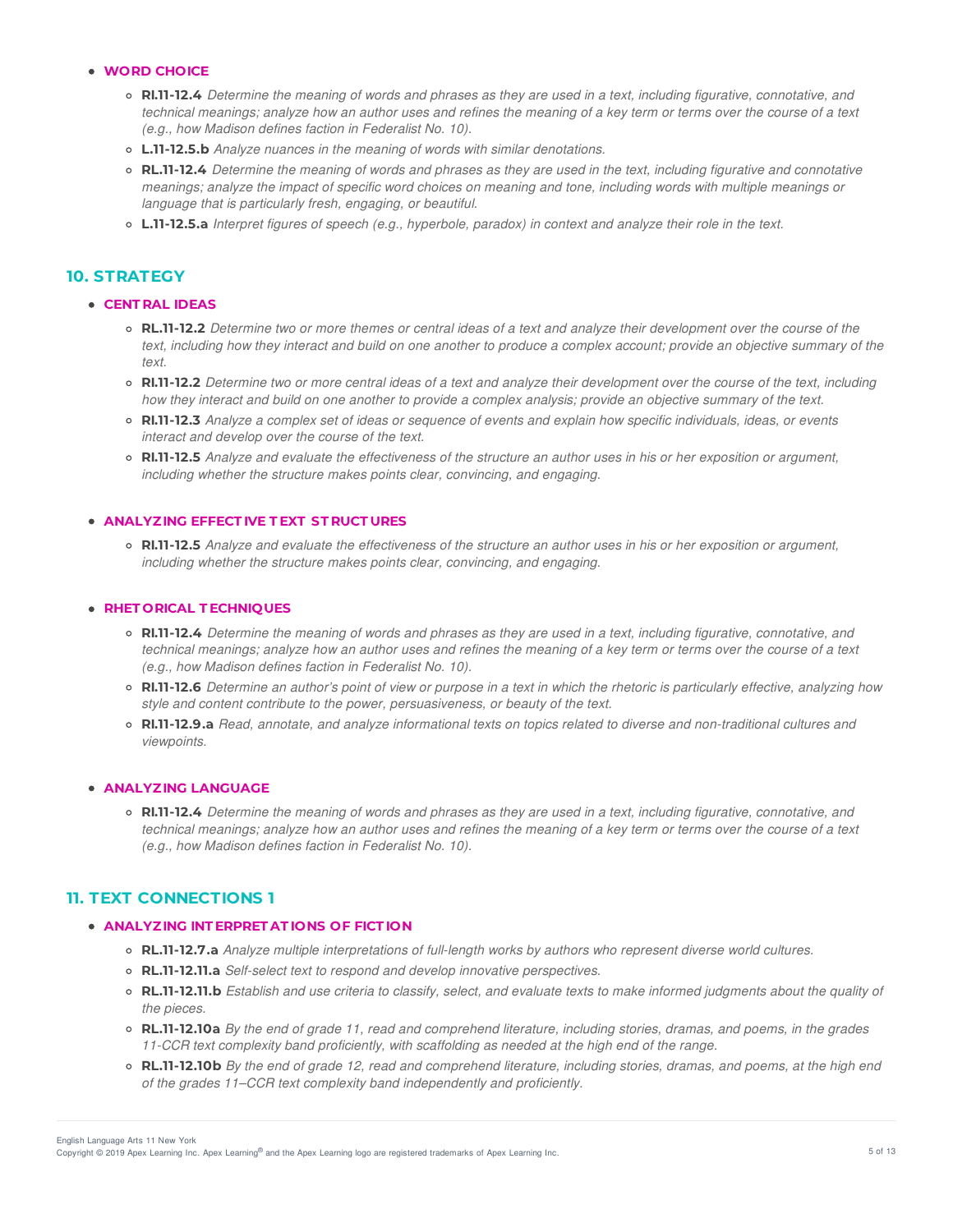#### **ANALYZING INT ERPRET AT IONS OF NONFICT ION**

- RIJ1-12.7 Integrate and evaluate multiple sources of information presented in different media or formats (e.g., visually, *quantitatively) as well as in words in order to address a question or solve a problem.*
- RI.11-12.10a By the end of grade 11, read and comprehend literary nonfiction in the grades 11-CCR text complexity band *proficiently, with scaffolding as needed at the high end of the range.*
- RI.11-12.10b By the end of grade 12, read and comprehend literary nonfiction at the high end of the grades 11–CCR text *complexity band independently and proficiently.*

### **PRINT AND NONPRINT T EXT S**

- RI.11-12.7 Integrate and evaluate multiple sources of information presented in different media or formats (e.g., visually, *quantitatively) as well as in words in order to address a question or solve a problem.*
- o RI.11-12.9.a Read, annotate, and analyze informational texts on topics related to diverse and non-traditional cultures and *viewpoints.*

# **12. TEXT CONNECTIONS 2**

#### **FOUNDAT IONAL U.S. DOCUMENT S**

- RI.11-12.6 Determine an author's point of view or purpose in a text in which the rhetoric is particularly effective, analyzing how *style and content contribute to the power, persuasiveness, or beauty of the text.*
- o W.11-12.9.b Apply grades 11-12 Reading standards to literary nonfiction (e.g., "Delineate and evaluate the reasoning in seminal U.S. texts, including the application of constitutional principles and use of legal reasoning [e.g., in U.S. Supreme Court Case majority opinions and dissents] and the premises, purposes, and arguments in works of public advocacy [e.g., The *Federalist, presidential addresses]").*
- o RI.11-12.9.a Read, annotate, and analyze informational texts on topics related to diverse and non-traditional cultures and *viewpoints.*

#### **CONST IT UT IONAL PRINCIPLES**

- RI.11-12.8 Delineate and evaluate the reasoning in seminal U.S. texts, including the application of constitutional principles and use of legal reasoning (e.g., in U.S. Supreme Court majority opinions and dissents) and the premises, purposes, and *arguments in works of public advocacy (e.g., The Federalist, presidential addresses).*
- o W.11-12.9.b Apply grades 11-12 Reading standards to literary nonfiction (e.g., "Delineate and evaluate the reasoning in seminal U.S. texts, including the application of constitutional principles and use of legal reasoning [e.g., in U.S. Supreme Court Case majority opinions and dissents] and the premises, purposes, and arguments in works of public advocacy [e.g., The *Federalist, presidential addresses]").*

# **13. TEXT ORGANIZATIONS 1**

### **CAUSE AND EFFECT**

- **RL.11-12.3** Analyze the impact of the author's choices regarding how to develop and relate elements of a story or drama (e.g., where a story is set, how the action is ordered, how the characters are introduced and developed).
- RI.11-12.3 Analyze a complex set of ideas or sequence of events and explain how specific individuals, ideas, or events *interact and develop over the course of the text.*

### **COMPARE AND CONT RAST**

- o RI.11-12.3 Analyze a complex set of ideas or sequence of events and explain how specific individuals, ideas, or events *interact and develop over the course of the text.*
- RL.11-12.3 Analyze the impact of the author's choices regarding how to develop and relate elements of a story or drama (e.g., where a story is set, how the action is ordered, how the characters are introduced and developed).

## **VISUAL AIDS**

## **14. TEXT ORGANIZATIONS 2**

### **CHRONOLOGY AND SEQUENCING**

• RL.11-12.3 Analyze the impact of the author's choices regarding how to develop and relate elements of a story or drama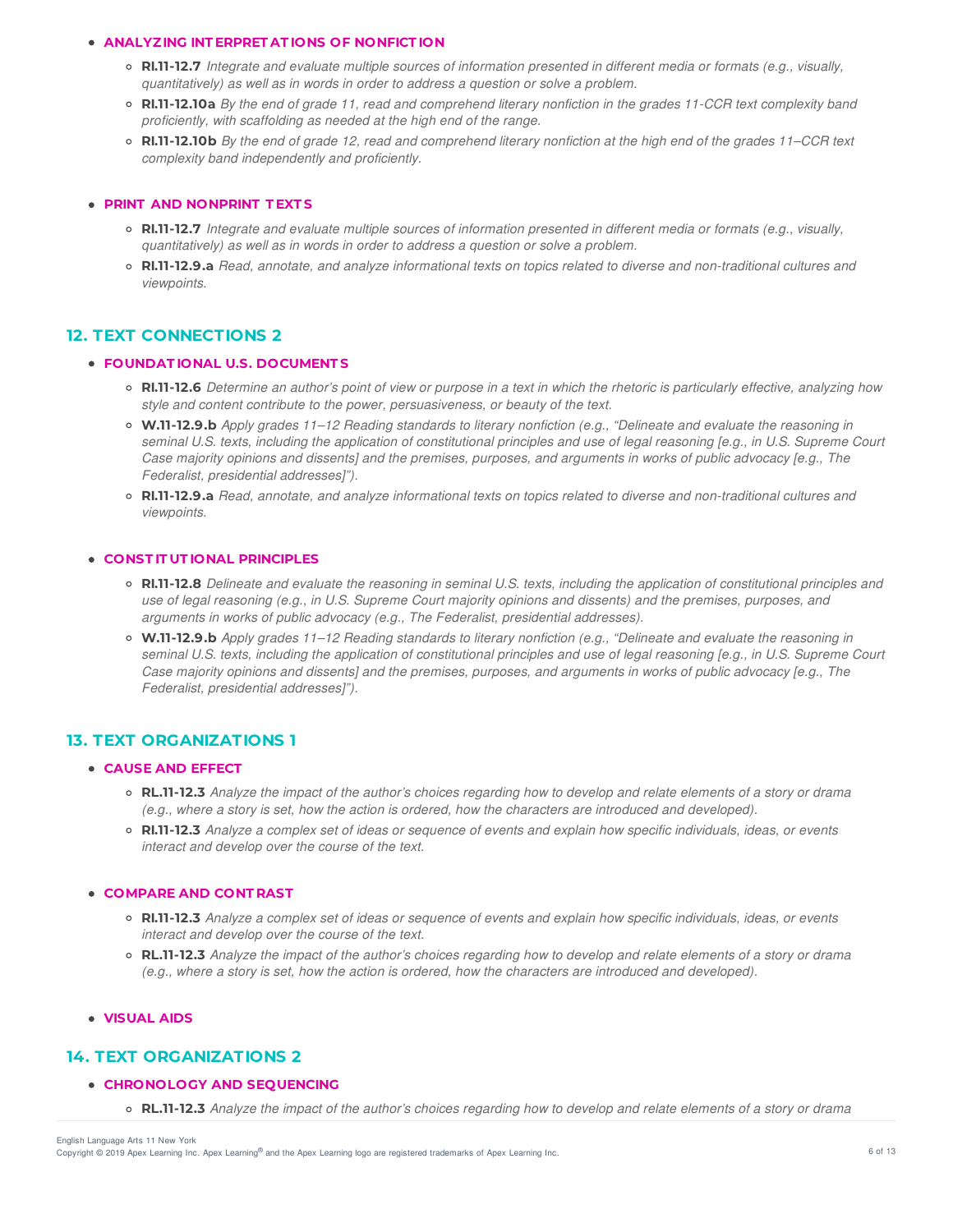(e.g., where a story is set, how the action is ordered, how the characters are introduced and developed).

o RI.11-12.3 Analyze a complex set of ideas or sequence of events and explain how specific individuals, ideas, or events *interact and develop over the course of the text.*

#### **FLASHBACK AND FRAMING**

- RL.11-12.3 Analyze the impact of the author's choices regarding how to develop and relate elements of a story or drama (e.g., where a story is set, how the action is ordered, how the characters are introduced and developed).
- o RL.11-12.5 Analyze how an author's choices concerning how to structure specific parts of a text (e.g., the choice of where to begin or end a story, the choice to provide a comedic or tragic resolution) contribute to its overall structure and meaning as *well as its aesthetic impact.*

## **15. SENTENCE STRUCTURE**

### **SENT ENCE ST RUCT URE**

o L.11-12.3.a Vary syntax for effect, consulting references (e.g., Tufte's Artful Sentences) for guidance as needed; apply an *understanding of syntax to the study of complex texts when reading.*

### **PARALLELISM AND VERB T ENSE**

- o L.11-12.3.a Vary syntax for effect, consulting references (e.g., Tufte's Artful Sentences) for guidance as needed; apply an *understanding of syntax to the study of complex texts when reading.*
- o W.11-12.5 Develop and strengthen writing as needed by planning, revising, editing, rewriting, or trying a new approach, *focusing on addressing what is most significant for a specific purpose and audience.*

#### **SUBJECT -VERB AGREEMENT**

o L.11-12.3.a Vary syntax for effect, consulting references (e.g., Tufte's Artful Sentences) for guidance as needed; apply an *understanding of syntax to the study of complex texts when reading.*

## **16. PUNCTUATION**

- **COLONS AND SEMICOLONS**
	- **L.11-12.2.a** *Observe hyphenation conventions.*

#### **COMMAS WIT H PHRASES AND CLAUSES**

- o W.11-12.5 Develop and strengthen writing as needed by planning, revising, editing, rewriting, or trying a new approach, *focusing on addressing what is most significant for a specific purpose and audience.*
- **L.11-12.2.a** *Observe hyphenation conventions.*

### **END MARKS**

- o W.11-12.5 Develop and strengthen writing as needed by planning, revising, editing, rewriting, or trying a new approach, *focusing on addressing what is most significant for a specific purpose and audience.*
- **L.11-12.2.a** *Observe hyphenation conventions.*

### **DASHES AND HYPHENS**

**L.11-12.2.a** *Observe hyphenation conventions.*

# **17. CONTEXTUAL CLUES**

- **USING CONT EXT UAL CLUES**
	- RL.11-12.4 Determine the meaning of words and phrases as they are used in the text, including figurative and connotative meanings; analyze the impact of specific word choices on meaning and tone, including words with multiple meanings or *language that is particularly fresh, engaging, or beautiful.*
	- RI.11-12.4 Determine the meaning of words and phrases as they are used in a text, including figurative, connotative, and

Copyright © 2019 Apex Learning Inc. Apex Learning® and the Apex Learning logo are registered trademarks of Apex Learning Inc. The Management Computer of the Apex Learning Inc. English Language Arts 11 New York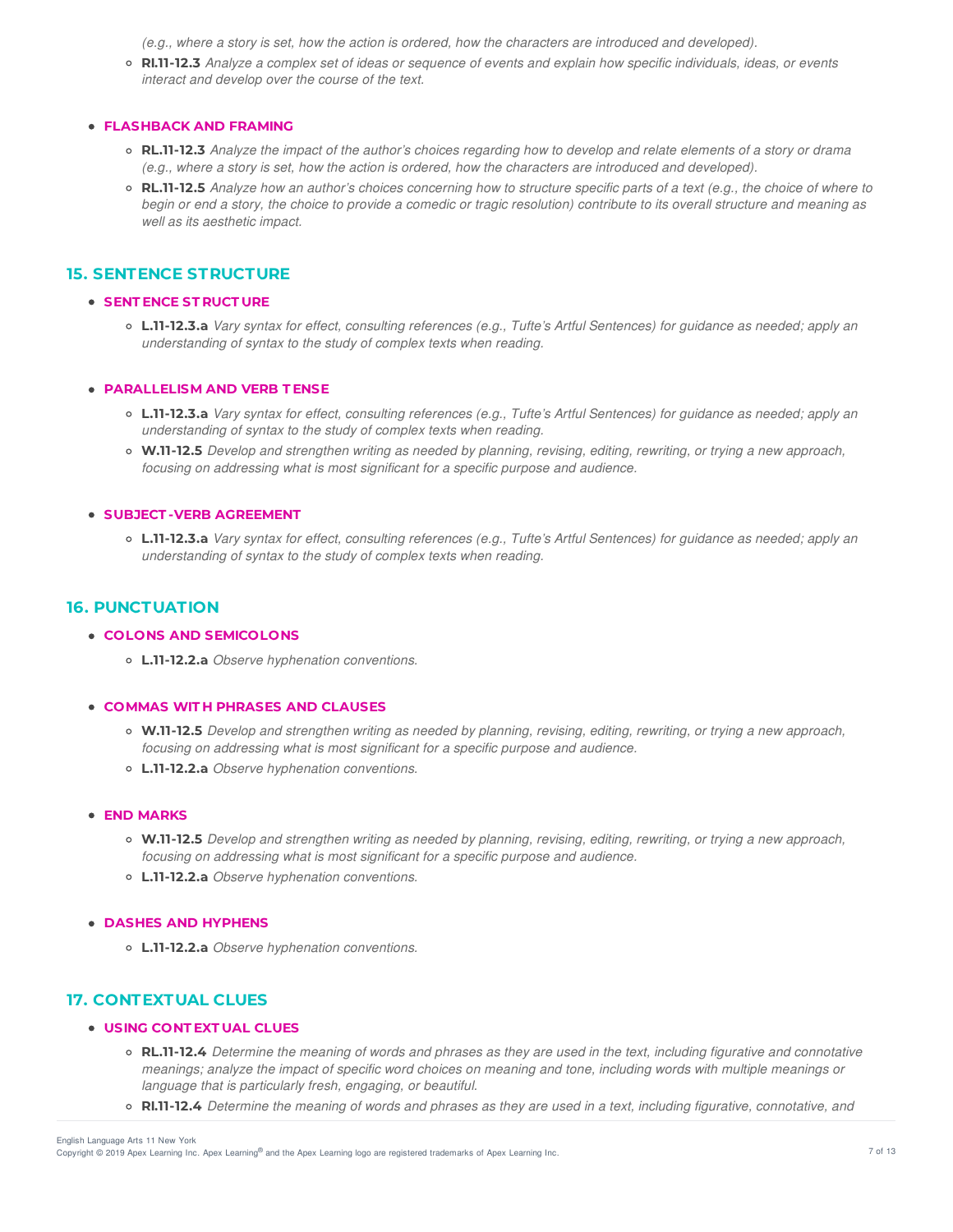technical meanings; analyze how an author uses and refines the meaning of a key term or terms over the course of a text *(e.g., how Madison defines faction in Federalist No. 10).*

- L.11-12.4.a Use context (e.g., the overall meaning of a sentence, paragraph, or text; a word's position or function in a *sentence) as a clue to the meaning of a word or phrase.*
- L.11-12.4.d Verify the preliminary determination of the meaning of a word or phrase (e.g., by checking the inferred meaning *in context or in a dictionary).*
- **L.11-12.6** *Acquire and use accurately general academic and domain-specific words and phrases, sufficient for reading,* writing, speaking, and listening at the college and career readiness level; demonstrate independence in gathering vocabulary *knowledge when considering a word or phrase important to comprehension or expression.*

#### **ANALYZING FIGURES OF SPEECH AND IDIOMS**

- o L.11-12.5.a Interpret figures of speech (e.g., hyperbole, paradox) in context and analyze their role in the text.
- **RL.11-12.4** Determine the meaning of words and phrases as they are used in the text, including figurative and connotative meanings; analyze the impact of specific word choices on meaning and tone, including words with multiple meanings or *language that is particularly fresh, engaging, or beautiful.*
- RI.11-12.4 Determine the meaning of words and phrases as they are used in a text, including figurative, connotative, and technical meanings; analyze how an author uses and refines the meaning of a key term or terms over the course of a text *(e.g., how Madison defines faction in Federalist No. 10).*
- L.11-12.4.a Use context (e.g., the overall meaning of a sentence, paragraph, or text; a word's position or function in a *sentence) as a clue to the meaning of a word or phrase.*

#### **WORD PAT T ERNS**

○ **L.11-12.4.b** Identify and correctly use patterns of word changes that indicate different meanings or parts of speech (e.g., *conceive, conception, conceivable).*

### **CONNOT AT ION AND DENOT AT ION**

- o RL.11-12.4 Determine the meaning of words and phrases as they are used in the text, including figurative and connotative meanings; analyze the impact of specific word choices on meaning and tone, including words with multiple meanings or *language that is particularly fresh, engaging, or beautiful.*
- RI.11-12.4 Determine the meaning of words and phrases as they are used in a text, including figurative, connotative, and technical meanings; analyze how an author uses and refines the meaning of a key term or terms over the course of a text *(e.g., how Madison defines faction in Federalist No. 10).*
- **L.11-12.5.b** *Analyze nuances in the meaning of words with similar denotations.*
- o L.11-12.4.a Use context (e.g., the overall meaning of a sentence, paragraph, or text; a word's position or function in a *sentence) as a clue to the meaning of a word or phrase.*

## **18. USAGE**

#### **FORMAL AND INFORMAL LANGUAGE**

- o RL.11-12.4 Determine the meaning of words and phrases as they are used in the text, including figurative and connotative meanings; analyze the impact of specific word choices on meaning and tone, including words with multiple meanings or *language that is particularly fresh, engaging, or beautiful.*
- RI.11-12.4 Determine the meaning of words and phrases as they are used in a text, including figurative, connotative, and technical meanings; analyze how an author uses and refines the meaning of a key term or terms over the course of a text *(e.g., how Madison defines faction in Federalist No. 10).*
- o W.11-12.1.d Establish and maintain a formal style and objective tone while attending to the norms and conventions of the *discipline in which they are writing.*
- o W.11-12.2.e Establish and maintain a formal style and objective tone while attending to the norms and conventions of the *discipline in which they are writing.*
- SL.11-12.6 Adapt speech to a variety of contexts and tasks, demonstrating a command of formal English when indicated or *appropriate.*

### **USING T HE DICT IONARY AND T HESAURUS**

**L.11-12.4.c** *Consult general and specialized reference materials (e.g., dictionaries, glossaries, thesauruses), both print and* digital, to find the pronunciation of a word or determine or clarify its precise meaning, its part of speech, its etymology, or its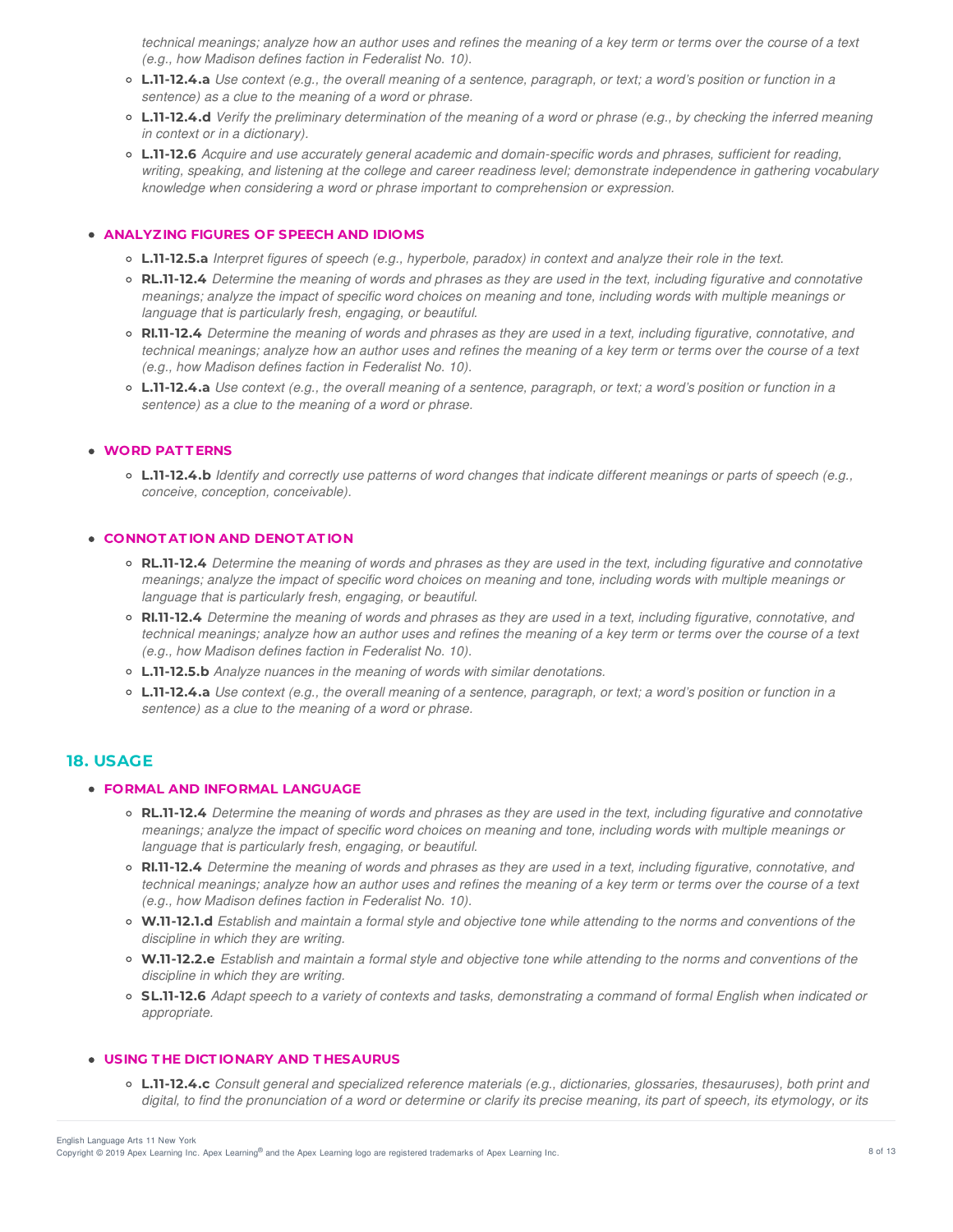*standard usage.*

- L.11-12.4.d Verify the preliminary determination of the meaning of a word or phrase (e.g., by checking the inferred meaning *in context or in a dictionary).*
- **L.11-12.5.b** *Analyze nuances in the meaning of words with similar denotations.*
- o L.11-12.3.a Vary syntax for effect, consulting references (e.g., Tufte's Artful Sentences) for quidance as needed; apply an *understanding of syntax to the study of complex texts when reading.*

### **CHANGING LANGUAGE CONVENT IONS**

- L.11-12.1.a Apply the understanding that usage is a matter of convention, can change over time, and is sometimes contested.
- **L.11-12.1.b** *Resolve issues of complex or contested usage, consulting references (e.g., Merriam-Webster's Dictionary of English Usage, Garner's Modern American Usage) as needed.*

### **SPELLING RULES**

**L.11-12.2.b** *Spell correctly.*

## **19. BUILDING AN ESSAY 1**

### **DET ERMINING AN APPROPRIAT E ESSAY FORMAT**

- W.11-12.4 Produce clear and coherent writing in which the development, organization, and style are appropriate to task, *purpose, and audience.*
- W.11-12.5 Develop and strengthen writing as needed by planning, revising, editing, rewriting, or trying a new approach, *focusing on addressing what is most significant for a specific purpose and audience.*

### **INT RODUCT IONS**

o W.11-12.2.a Introduce a topic; organize complex ideas, concepts, and information so that each new element builds on that which precedes it to create a unified whole; include formatting (e.g., headings), graphics (e.g., figures, tables), and multimedia *when useful to aiding comprehension.*

### **CONCLUSIONS**

- **W.11-12.1.e** *Provide a concluding statement or section that follows from and supports the argument presented.*
- W.11-12.2.f Provide a concluding statement or section that follows from and supports the information or explanation *presented (e.g., articulating implications or the significance of the topic).*

## **20. BUILDING AN ESSAY 2**

### **INT EGRAT ING GRAPHICS AND MULT IMEDIA**

- o W.11-12.2.a Introduce a topic; organize complex ideas, concepts, and information so that each new element builds on that which precedes it to create a unified whole; include formatting (e.g., headings), graphics (e.g., figures, tables), and multimedia *when useful to aiding comprehension.*
- o W.11-12.2.b Develop the topic thoroughly by selecting the most significant and relevant facts, extended definitions, concrete *details, quotations, or other information and examples appropriate to the audience's knowledge of the topic.*
- SL.11-12.2 Integrate multiple sources of information presented in diverse formats and media (e.g., visually, quantitatively, orally) in order to make informed decisions and solve problems, evaluating the credibility and accuracy of each source and *noting any discrepancies among the data.*
- o SL.11-12.5 Make strategic use of digital media (e.g., textual, graphical, audio, visual, and interactive elements) in *presentations to enhance understanding of findings, reasoning, and evidence and to add interest.*

## **WRIT ING AND T ECHNOLOGY**

o W.11-12.6 Use technology, including the Internet, to produce, publish, and update individual or shared writing products in *response to ongoing feedback, including new arguments or information.*

## **SHORT NARRAT IVES**

Copyright © 2019 Apex Learning Inc. Apex Learning® and the Apex Learning logo are registered trademarks of Apex Learning Inc. <br>Copyright © 2019 Apex Learning Inc. Apex Learning® and the Apex Learning Iogo are registered tr English Language Arts 11 New York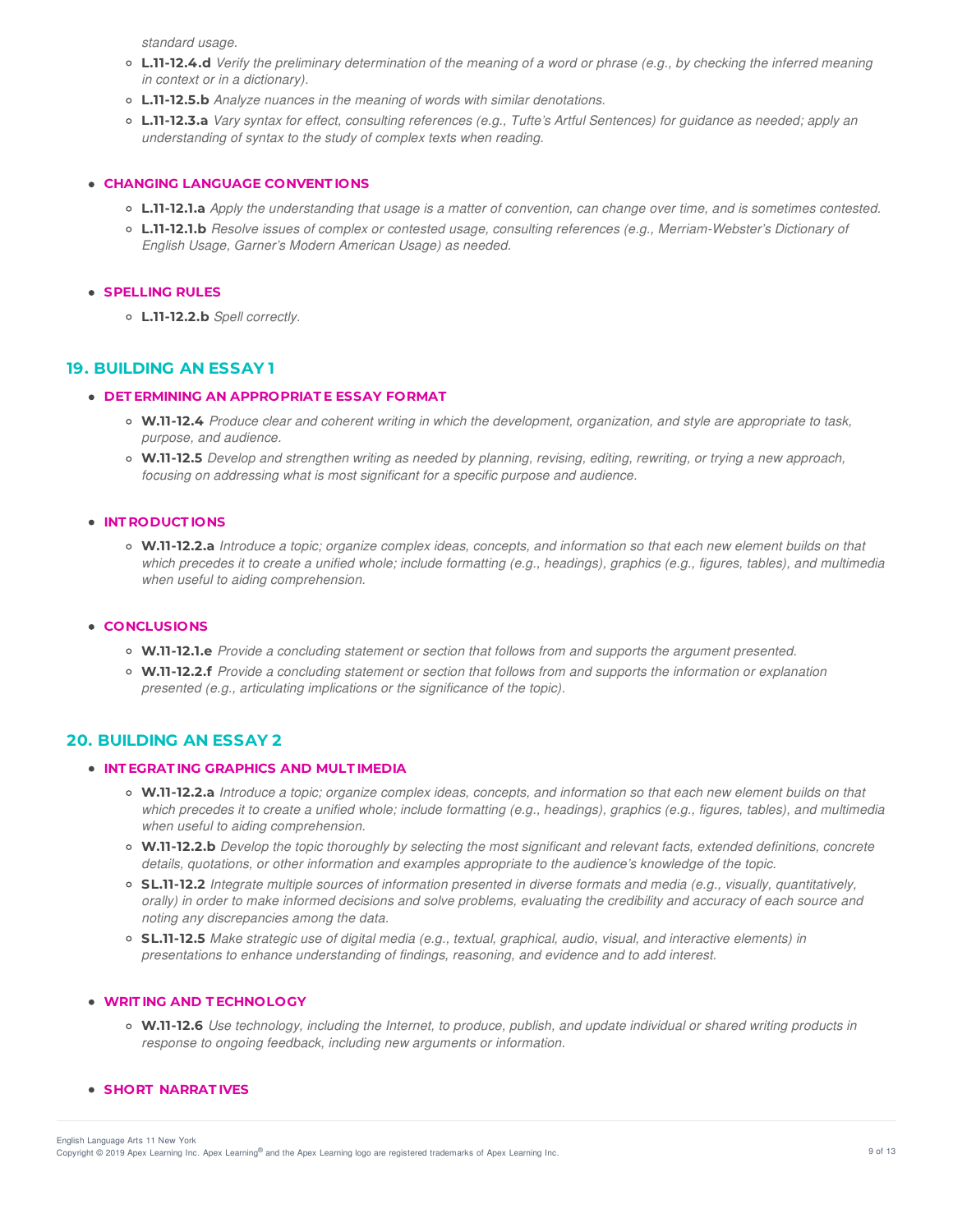- W.11-12.3.a Engage and orient the reader by setting out a problem, situation, or observation and its significance, establishing one or multiple point(s) of view, and introducing a narrator and/or characters; create a smooth progression of experiences or *events.*
- o W.11-12.3.b Use narrative techniques, such as dialogue, pacing, description, reflection, and multiple plot lines, to develop *experiences, events, and/or characters.*
- o W.11-12.3.c Use a variety of techniques to sequence events so that they build on one another to create a coherent whole and build toward a particular tone and outcome (e.g., a sense of mystery, suspense, growth, or resolution).
- o W.11-12.3.d Use precise words and phrases, telling details, and sensory language to convey a vivid picture of the *experiences, events, setting, and/or characters.*
- o W.11-12.3.e Provide a conclusion that follows from and reflects on what is experienced, observed, or resolved over the *course of the narrative.*

#### **NARRAT IVE T ECHNIQUES**

- W.11-12.3.b Use narrative techniques, such as dialoque, pacing, description, reflection, and multiple plot lines, to develop *experiences, events, and/or characters.*
- W.11-12.3.c Use a variety of techniques to sequence events so that they build on one another to create a coherent whole and build toward a particular tone and outcome (e.g., a sense of mystery, suspense, growth, or resolution).
- W.11-12.3.a Engage and orient the reader by setting out a problem, situation, or observation and its significance, establishing one or multiple point(s) of view, and introducing a narrator and/or characters; create a smooth progression of experiences or *events.*
- o W.11-12.3.d Use precise words and phrases, telling details, and sensory language to convey a vivid picture of the *experiences, events, setting, and/or characters.*

### **21. EXPOSITORY WRITING**

#### **EXPOSIT ORY T HESIS ST AT EMENT S**

o W.11-12.2.a Introduce a topic; organize complex ideas, concepts, and information so that each new element builds on that which precedes it to create a unified whole; include formatting (e.g., headings), graphics (e.g., figures, tables), and multimedia *when useful to aiding comprehension.*

#### **EXPOSIT ORY PARAGRAPH DEVELOPMENT**

- o W.11-12.2.b Develop the topic thoroughly by selecting the most significant and relevant facts, extended definitions, concrete *details, quotations, or other information and examples appropriate to the audience's knowledge of the topic.*
- o W.11-12.2.a Introduce a topic; organize complex ideas, concepts, and information so that each new element builds on that which precedes it to create a unified whole; include formatting (e.g., headings), graphics (e.g., figures, tables), and multimedia *when useful to aiding comprehension.*
- W.11-12.2.c Use appropriate and varied transitions and syntax to link the major sections of the text, create cohesion, and *clarify the relationships among complex ideas and concepts.*

### **EXPOSIT ORY ESSAYS**

- o W.11-12.2.a Introduce a topic; organize complex ideas, concepts, and information so that each new element builds on that which precedes it to create a unified whole; include formatting (e.g., headings), graphics (e.g., figures, tables), and multimedia *when useful to aiding comprehension.*
- o W.11-12.2.b Develop the topic thoroughly by selecting the most significant and relevant facts, extended definitions, concrete *details, quotations, or other information and examples appropriate to the audience's knowledge of the topic.*
- W.11-12.2.c Use appropriate and varied transitions and syntax to link the major sections of the text, create cohesion, and *clarify the relationships among complex ideas and concepts.*
- o W.11-12.2.f Provide a concluding statement or section that follows from and supports the information or explanation *presented (e.g., articulating implications or the significance of the topic).*

# **22. ARGUMENTATIVE WRITING 1**

#### **T YPES OF EVIDENCE**

 $\circ$  W.11-12.1.a Introduce precise, knowledgeable claim(s), establish the significance of the claim(s), distinguish the claim(s) from *alternate or opposing claims, and create an organization that logically sequences claim(s), counterclaims, reasons, and*

Copyright © 2019 Apex Learning Inc. Apex Learning® and the Apex Learning logo are registered trademarks of Apex Learning Inc. 40 and the Apex Learning Inc. English Language Arts 11 New York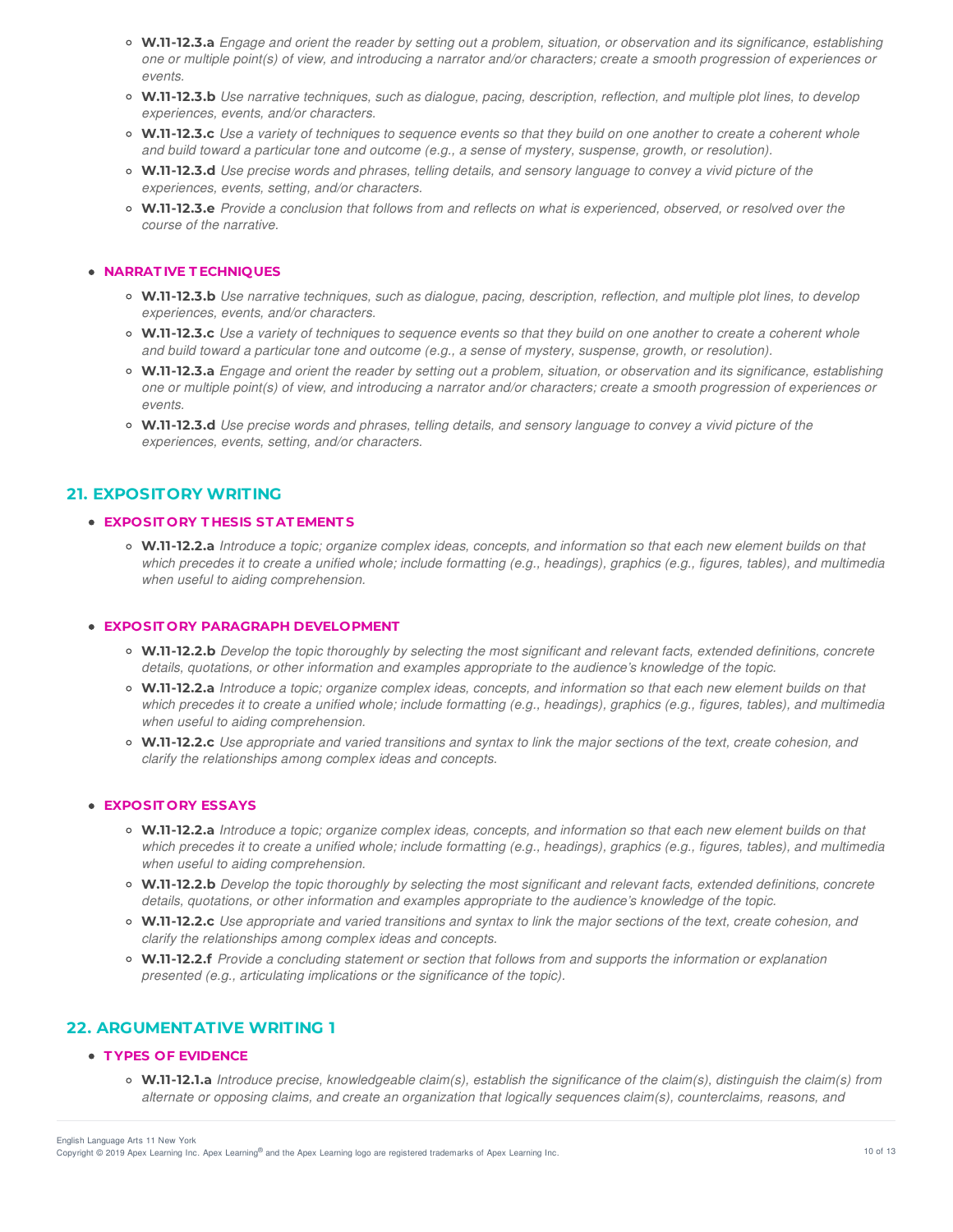*evidence.*

- W.11-12.1.b Develop claim(s) and counterclaims fairly and thoroughly, supplying the most relevant evidence for each while pointing out the strengths and limitations of both in a manner that anticipates the audience's knowledge level, concerns, *values, and possible biases.*
- o W.11-12.2.b Develop the topic thoroughly by selecting the most significant and relevant facts, extended definitions, concrete *details, quotations, or other information and examples appropriate to the audience's knowledge of the topic.*

### **CLAIMS AND COUNT ERCLAIMS**

- o W.11-12.1.a Introduce precise, knowledgeable claim(s), establish the significance of the claim(s), distinguish the claim(s) from *alternate or opposing claims, and create an organization that logically sequences claim(s), counterclaims, reasons, and evidence.*
- W.11-12.1.b Develop claim(s) and counterclaims fairly and thoroughly, supplying the most relevant evidence for each while pointing out the strengths and limitations of both in a manner that anticipates the audience's knowledge level, concerns, *values, and possible biases.*

## **23. ARGUMENTATIVE WRITING 2**

#### **ARGUMENT AT IVE CLAIMS**

- $\circ$  W.11-12.1.a Introduce precise, knowledgeable claim(s), establish the significance of the claim(s), distinguish the claim(s) from *alternate or opposing claims, and create an organization that logically sequences claim(s), counterclaims, reasons, and evidence.*
- o W.11-12.1.c Use words, phrases, and clauses as well as varied syntax to link the major sections of the text, create cohesion, and clarify the relationships between claim(s) and reasons, between reasons and evidence, and between claim(s) and *counterclaims.*

### **ARGUMENT AT IVE PARAGRAPH DEVELOPMENT**

- $\circ$  W.11-12.1.a Introduce precise, knowledgeable claim(s), establish the significance of the claim(s), distinguish the claim(s) from *alternate or opposing claims, and create an organization that logically sequences claim(s), counterclaims, reasons, and evidence.*
- o W.11-12.1.b Develop claim(s) and counterclaims fairly and thoroughly, supplying the most relevant evidence for each while pointing out the strengths and limitations of both in a manner that anticipates the audience's knowledge level, concerns, *values, and possible biases.*
- o W.11-12.1.c Use words, phrases, and clauses as well as varied syntax to link the major sections of the text, create cohesion, and clarify the relationships between claim(s) and reasons, between reasons and evidence, and between claim(s) and *counterclaims.*

#### **ARGUMENT AT IVE ESSAYS**

- o W.11-12.1.a Introduce precise, knowledgeable claim(s), establish the significance of the claim(s), distinguish the claim(s) from *alternate or opposing claims, and create an organization that logically sequences claim(s), counterclaims, reasons, and evidence.*
- o W.11-12.1.b Develop claim(s) and counterclaims fairly and thoroughly, supplying the most relevant evidence for each while pointing out the strengths and limitations of both in a manner that anticipates the audience's knowledge level, concerns, *values, and possible biases.*
- **W.11-12.1.e** *Provide a concluding statement or section that follows from and supports the argument presented.*

## **24. LITERARY ANALYSIS**

#### **LIT ERARY ANALYSIS PARAGRAPHS**

- **W.11-12.2.d** *Use precise language, domain-specific vocabulary, and techniques such as metaphor, simile, and analogy to manage the complexity of the topic.*
- **W.11-12.9.a** *Apply grades 11–12 Reading standards to literature (e.g., "Demonstrate knowledge of eighteenth-, nineteenth*and early-twentieth-century foundational works of American literature, including how two or more texts from the same period *treat similar themes or topics").*
- o W.11-12.11.b Identify, analyze, and use elements and techniques of various genres of literature, such as allegory, stream of *consciousness, irony, and ambiguity, to affect meaning.*
- o W.11-12.2.a Introduce a topic: organize complex ideas, concepts, and information so that each new element builds on that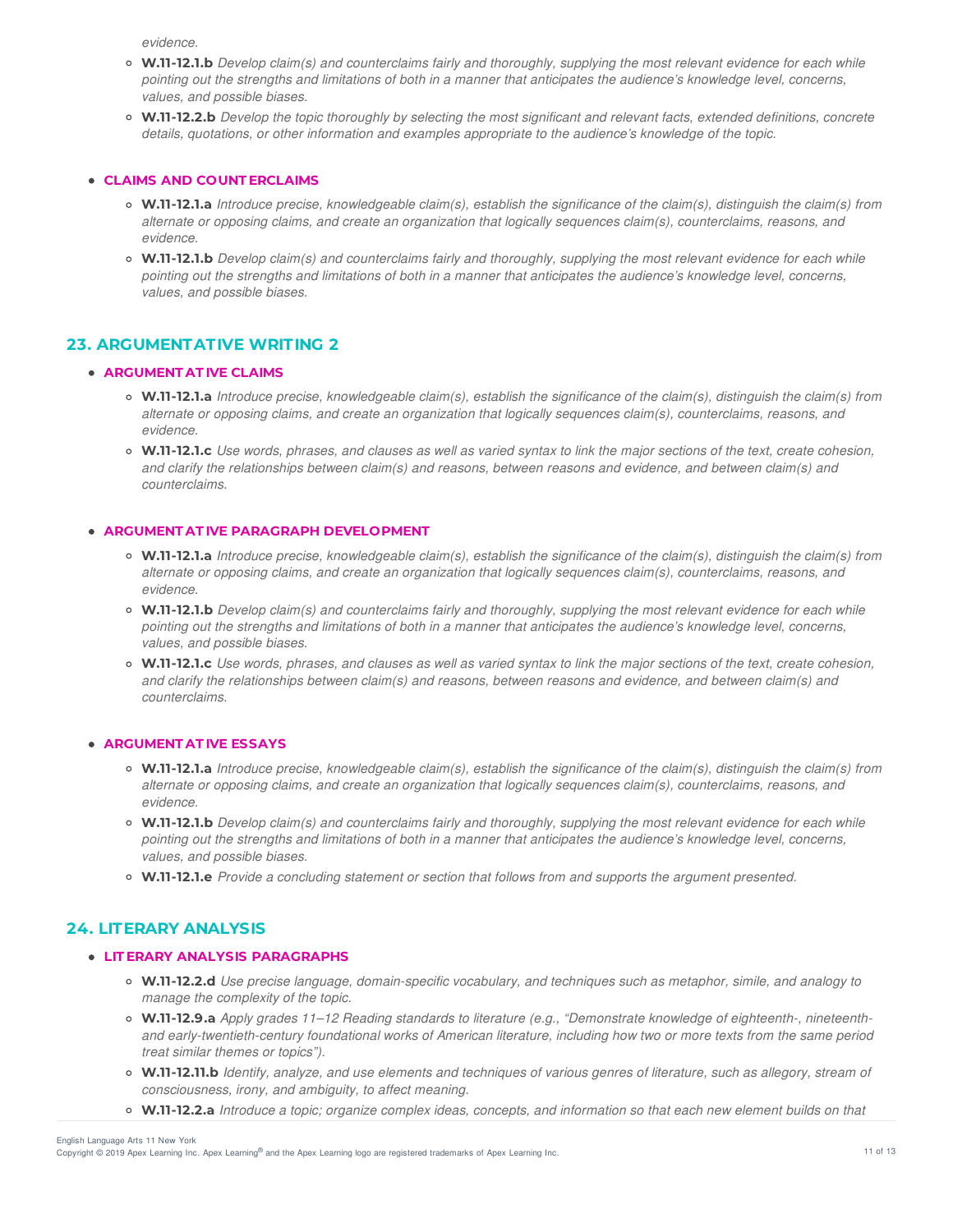which precedes it to create a unified whole; include formatting (e.g., headings), graphics (e.g., figures, tables), and multimedia *when useful to aiding comprehension.*

- o W.11-12.11.a Engage in using a wide range of prewriting strategies, such as visual representations and the creation of factual *and interpretive questions, to express personal, social and cultural connections and insights.*
- **W.11-12.11.c** *Develop innovative perspectives on texts, including historical, cultural, sociological, and psychological contexts.*

#### **LIT ERARY ANALYSIS ESSAYS**

- o W.11-12.2.b Develop the topic thoroughly by selecting the most significant and relevant facts, extended definitions, concrete *details, quotations, or other information and examples appropriate to the audience's knowledge of the topic.*
- **W.11-12.11.c** *Develop innovative perspectives on texts, including historical, cultural, sociological, and psychological contexts.*

## **25. RESEARCH**

#### **REFINING A RESEARCH QUEST ION**

**W.11-12.8** *Gather relevant information from multiple authoritative print and digital sources, using advanced searches* effectively; assess the strengths and limitations of each source in terms of the task, purpose, and audience; integrate information into the text selectively to maintain the flow of ideas, avoiding plagiarism and over reliance on any one source and *following a standard format for citation.*

#### **GAT HERING INFORMAT ION**

**W.11-12.8** *Gather relevant information from multiple authoritative print and digital sources, using advanced searches* effectively; assess the strengths and limitations of each source in terms of the task, purpose, and audience; integrate information into the text selectively to maintain the flow of ideas, avoiding plagiarism and over reliance on any one source and *following a standard format for citation.*

#### **AVOIDING PLAGIARISM**

**W.11-12.8** *Gather relevant information from multiple authoritative print and digital sources, using advanced searches* effectively; assess the strengths and limitations of each source in terms of the task, purpose, and audience; integrate information into the text selectively to maintain the flow of ideas, avoiding plagiarism and over reliance on any one source and *following a standard format for citation.*

## **26. REVISION CONSIDERATIONS 1**

#### **PREWRIT ING**

- o W.11-12.2.a Introduce a topic; organize complex ideas, concepts, and information so that each new element builds on that which precedes it to create a unified whole; include formatting (e.g., headings), graphics (e.g., figures, tables), and multimedia *when useful to aiding comprehension.*
- W.11-12.4 Produce clear and coherent writing in which the development, organization, and style are appropriate to task, *purpose, and audience.*
- o W.11-12.5 Develop and strengthen writing as needed by planning, revising, editing, rewriting, or trying a new approach, *focusing on addressing what is most significant for a specific purpose and audience.*
- o W.11-12.11.a Engage in using a wide range of prewriting strategies, such as visual representations and the creation of factual *and interpretive questions, to express personal, social and cultural connections and insights.*

#### **UNIT Y AND FOCUS**

- o W.11-12.2.a Introduce a topic; organize complex ideas, concepts, and information so that each new element builds on that which precedes it to create a unified whole; include formatting (e.g., headings), graphics (e.g., figures, tables), and multimedia *when useful to aiding comprehension.*
- W.11-12.5 Develop and strengthen writing as needed by planning, revising, editing, rewriting, or trying a new approach, *focusing on addressing what is most significant for a specific purpose and audience.*

### **WORDINESS AND REDUNDANCY**

o W.11-12.1.c Use words, phrases, and clauses as well as varied syntax to link the major sections of the text, create cohesion, and clarify the relationships between claim(s) and reasons, between reasons and evidence, and between claim(s) and